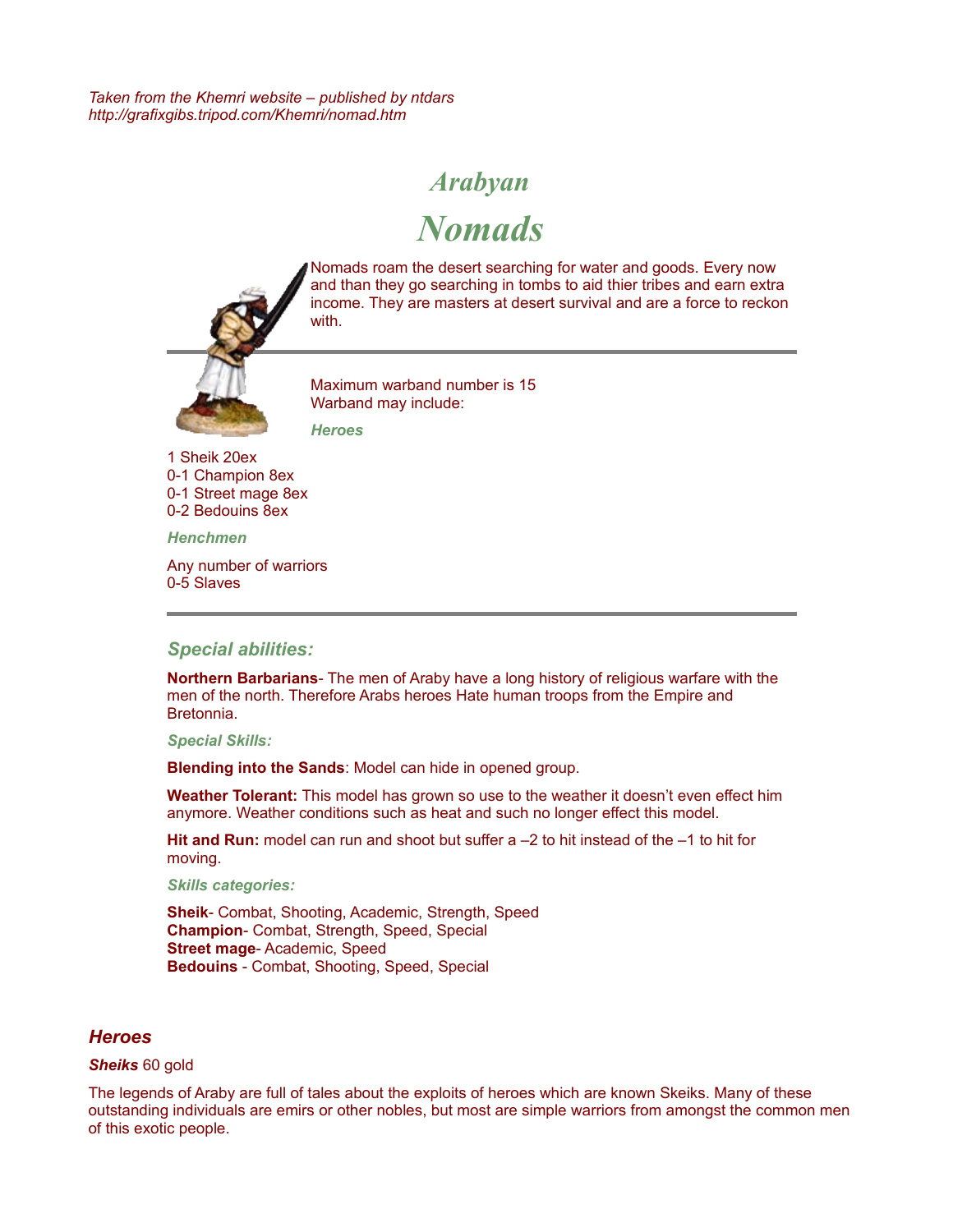| Profile | <u>М</u> | $\left\Vert \mathbf{WS}\right\Vert \mathbf{BS}\left\Vert \right. \mathbf{S}%$ |   |  |  |   |
|---------|----------|-------------------------------------------------------------------------------|---|--|--|---|
| Sheiks  |          |                                                                               | ົ |  |  | я |

**Skills**: Leader

May have weapons from warrior list

#### *Champion* 40 gold

The champion is a tough fighter that the Sheik hired as a bodyguard.

| <b>Profile</b> |  | $MS \,  $ BS $  $ | S |  |  |  |
|----------------|--|-------------------|---|--|--|--|
| Champion       |  |                   |   |  |  |  |

**Skills:** none to begin with May have weapons from warrior list

#### *Street Mage* 40 gold

A street mages are low class Araby wizards. They preform simple acts of magic but many wish to be something greater. They tend to hire themselves out to warband in hope of gaining funds to continue with their training.

|                | IS | BS | o<br>۰ |                           |   | m |  |
|----------------|----|----|--------|---------------------------|---|---|--|
| Street<br>mage | 2  | ঽ  | 3      | 2<br>$\ddot{\phantom{1}}$ | ঽ |   |  |

**Skills**: Starts with one **Elemental Spell**, whichever element they chose is the only one they can get. May choice a spell at random when Street Mage gains a new level.

May have weapons from warrior list

#### *Bedouins* 35 gold

Bedouins are nomadic tribesmen who roam the desert wastes of Araby fighting anyone who displeases their masters. They are hired by warbands as expert guides and scouts.

|          |           |   | $\blacksquare$<br>- | e. |   |  |  |
|----------|-----------|---|---------------------|----|---|--|--|
| Bedouins | $\lambda$ | 3 | 3                   | ົ  | ◠ |  |  |

**Skills**: Add +1 to your search for Equipping/Trading result. (Note you only get +1 even if you have two Bedouins) May have weapons from warrior list

## *Henchmen*

*Warriors* 25 gold

These are the common warriors of Araby.